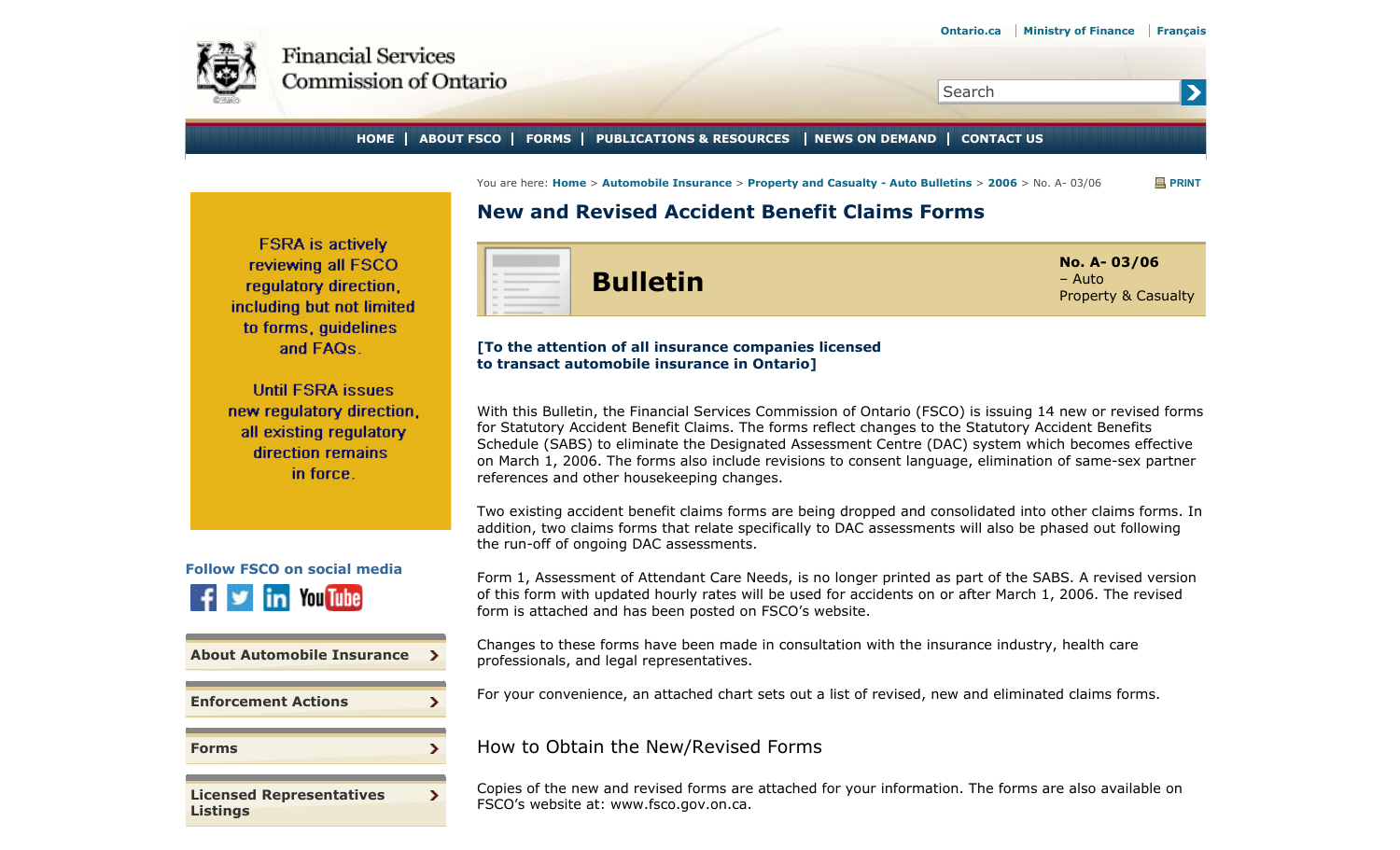

## **A** Scheduled Online Service

#### **Disruption Notice**

<span id="page-1-0"></span>Please consult our **outage schedule** for more details.

## Bob Christie Chief Executive Officer and Superintendent of Financial Services January 31, 2006

### **Attachments:**

- **[Summary Chart](#page-1-0)**
- **[OCF-1](#page-0-0)** Application for Accident Benefits
- **[OCF-3](#page-0-0)** Disability Certificate
- **[OCF-4](#page-0-0)** Death and Funeral Benefits
- **[OCF-5](#page-0-0)** Permission to Disclose Health Information
- **[OCF-9](#page-0-0)** Explanation of Benefits
- **[OCF-12](#page-0-0)** Activities of Normal Life
- **[OCF-18](#page-0-0)** Treatment Plan
- **[OCF-19](#page-0-0)** Application for Determination of Catastrophic Impairment
- **[OCF-21](#page-0-0)** Auto Insurance Standard Invoice
- **[OCF-22](#page-0-0)** Application for Approval of an Assessment or Examination
- **[OCF-23/198](#page-0-0)** Pre-Approved Framework Treatment Confirmation Form
- **[OCF-25](#page-0-0)** Notice of Examination
- **[OCF-26](#page-0-0)** Voluntary Consent for Pre-Claim Examination
- **[Form 1](#page-0-0)** Assessment of Attendant Care Needs

Summary Description of Accident Benefit Forms

## **ACCIDENT BENEFIT CLAIMS FORM DESCRIPTION AND APPLICABILITY**

| OCF-1 Application for Accident Benefits Revised. Use for accidents on or after |                                        |
|--------------------------------------------------------------------------------|----------------------------------------|
|                                                                                | November 1, 1996.                      |
| OCF-3 Disability Certificate                                                   | Revised. Use for accidents on or after |
|                                                                                | November 1, 1996.                      |
| OCF-4 Death and Funeral Benefits                                               | Revised. Use for accidents on or after |
|                                                                                | January 1, 1994.                       |